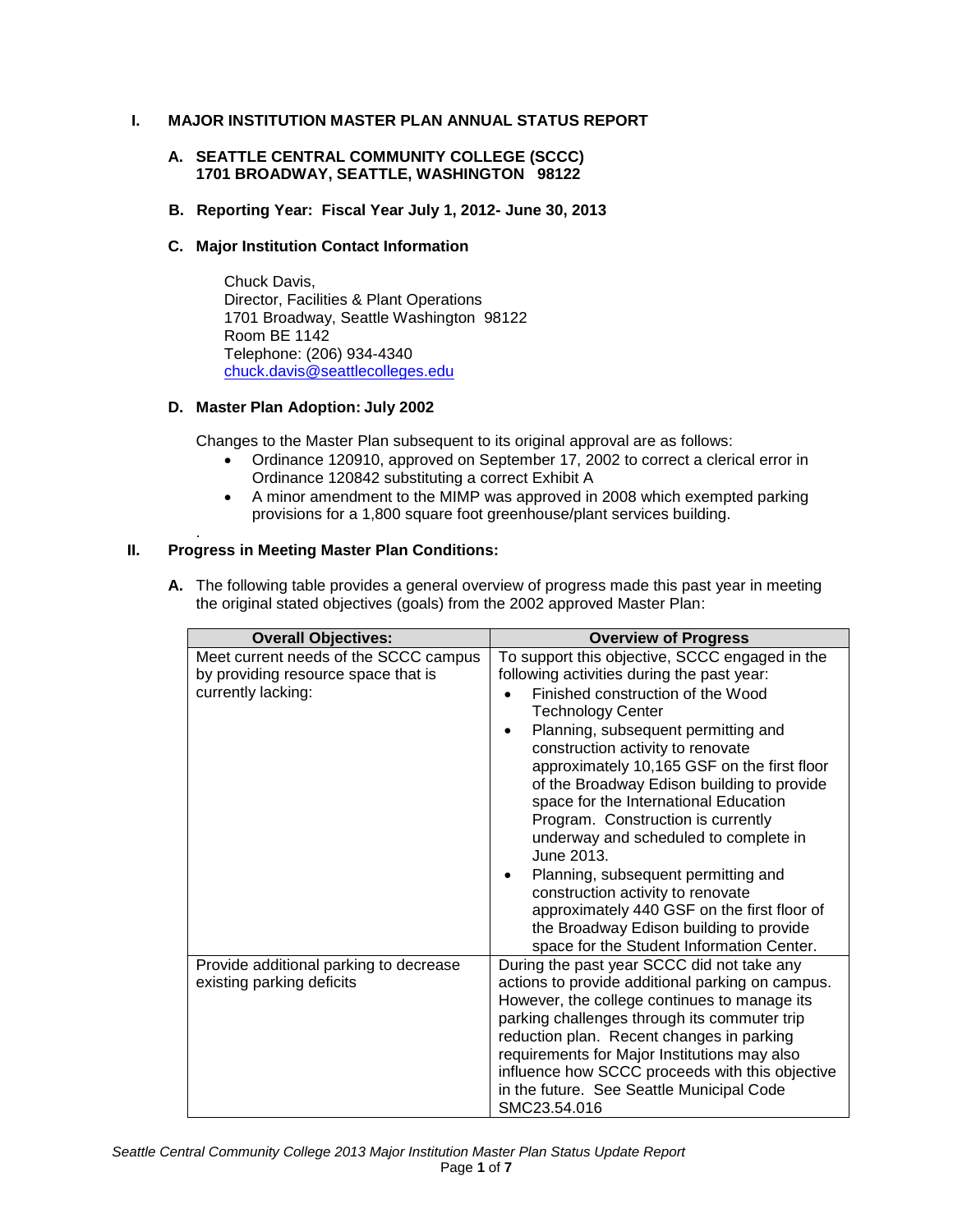| Provide technology opportunities and    | SCCC continues to support this objective through                                                |
|-----------------------------------------|-------------------------------------------------------------------------------------------------|
| help to remove student time/place       | its e-learning programs. SCCC is a pilot college                                                |
| barriers                                | in the statewide IDEA grant which will provide                                                  |
|                                         | laptops and 24 X 7 "anywhere" connectivity to a                                                 |
|                                         | pilot group of 25 Seattle Central ESL students in                                               |
|                                         | fall, 2013.                                                                                     |
| Provide more flexible and competency-   | SCCC has continued to evaluate course offerings                                                 |
| based courses/programs                  | to ensure that this goal is met. Faculty members                                                |
|                                         | now have the ability to submit new course                                                       |
|                                         | offerings via an electronic system. Submissions                                                 |
|                                         | automatically flow to various individuals and                                                   |
|                                         | committees for review and approval. The on-line                                                 |
|                                         | review and approval process has dramatically                                                    |
|                                         | reduced the time from submission to final                                                       |
|                                         | approval and ultimate course availability to                                                    |
|                                         | students.                                                                                       |
| Develop closer partnerships with        | Over the past year, SCCC has continued to be                                                    |
| business, industry, community, K-12 and | actively involved in building partnerships. Among                                               |
| other educational institutions          | others, SCCC has representatives on the                                                         |
|                                         | following:                                                                                      |
|                                         | The Capitol Hill Chamber of Commerce<br>$\bullet$                                               |
|                                         | <b>Board</b>                                                                                    |
|                                         | The Capitol Hill Eco District Steering<br>$\bullet$                                             |
|                                         | Committee                                                                                       |
|                                         | The Champion Steering Committee<br>$\bullet$                                                    |
|                                         | The Broadway Improvement Association<br>$\bullet$                                               |
|                                         | Seattle Major Institutions Group<br>$\bullet$                                                   |
|                                         | WAPPA - a new physical plant<br>$\bullet$                                                       |
|                                         | administrators group that provides ties to                                                      |
|                                         | Seattle University, University of Washington                                                    |
|                                         | and K-12 institutions.                                                                          |
|                                         | Washington State Capital Projects Advisory                                                      |
|                                         | Review Board.                                                                                   |
| <b>Specific Objectives:</b>             | <b>Overview of Progress</b>                                                                     |
| Decentralize technology/computer labs   | The use of technology and computer labs                                                         |
|                                         | continues to receive strong support. During this                                                |
|                                         | past year the main computer lab was renovated                                                   |
|                                         | and additional Wi-Fi access points were installed                                               |
|                                         | to broaden student and staff access to                                                          |
|                                         | technology. Hardware and software support, and<br>IT security, for the labs are centralized for |
|                                         | efficiency and to assure consistent service.                                                    |
|                                         |                                                                                                 |
|                                         |                                                                                                 |
|                                         | Scheduling of about half the labs, and                                                          |
|                                         | instructional software decisions, are                                                           |
|                                         | decentralized for flexibility and to meet                                                       |
|                                         | faculty/student needs.                                                                          |
| Provide space for multi-media           | SCCC continues to support multi-media                                                           |
| communications                          | capability. Most of the classrooms have multi-                                                  |
|                                         | media equipment installed. Many of the<br>conference rooms also have multi-media                |
|                                         |                                                                                                 |
|                                         | presentation capability with a few conference                                                   |
|                                         | rooms also having remote video conferencing                                                     |
| Create a broad performing arts center   | capability.<br>SCCC has continued to develop programs in                                        |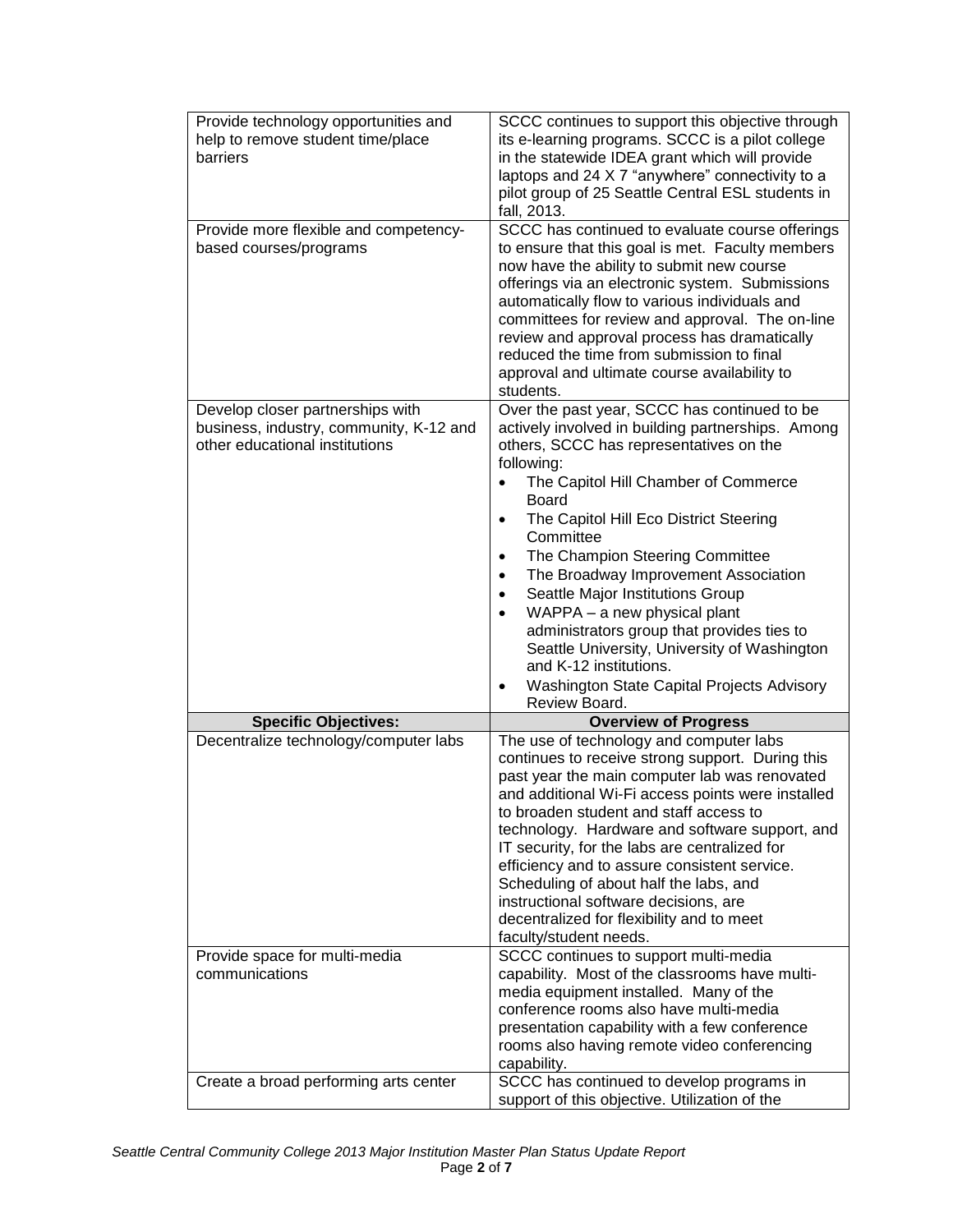|                                                                                                                                                                                                                                          | Broadway Performance Hall, the Erickson                                                                                                                                                                                                                                                                                                                                                                                                                                              |
|------------------------------------------------------------------------------------------------------------------------------------------------------------------------------------------------------------------------------------------|--------------------------------------------------------------------------------------------------------------------------------------------------------------------------------------------------------------------------------------------------------------------------------------------------------------------------------------------------------------------------------------------------------------------------------------------------------------------------------------|
|                                                                                                                                                                                                                                          | Theater, and the Fine Arts buildings has and will<br>continue to evolve over time.                                                                                                                                                                                                                                                                                                                                                                                                   |
| Integrate related nearby initiatives (RTA<br>transit station, parking, neighborhood<br>plans, reservoir cover, Bobby Morris<br>playfields, business district improvement,<br>and housing).                                               | SCCC did not take any further action over the<br>past year relative to the items listed in this<br>objective. However, SCCC met with<br>development firms who have expressed interest<br>in partnering with SCCC to develop student<br>housing in the area.                                                                                                                                                                                                                          |
| Explore partnerships with the City and<br>private interests for mutually beneficial<br>projects, given state funding uncertainty<br>and shifts                                                                                           | Over the past year SCCC:<br>Held joint emergency preparedness<br>table-top exercises with Seattle<br>University, University of Washington,<br>SPD, and Evergreen Healthcare.<br>Met with Capitol Hill Housing<br>$\bullet$<br>representatives to explore a potential<br>partnership regarding student housing                                                                                                                                                                        |
| Address community access to facilities<br>after hours and operational concerns                                                                                                                                                           | During the past year SCCC strengthened access<br>control in the following ways<br>Replacement of the main entry doors on the<br>$\bullet$<br><b>Mitchell Activity Center</b><br>Replacement of the entry doors on the<br>$\bullet$<br>southeast corner of the Broadway Edison<br>building.<br>The exit doors at stairwell B were repaired to<br>$\bullet$<br>ensure that they latched properly.<br>The Safety & Security department<br>implemented 24 X 7 security officer staffing. |
| Create a new facility at the north end of<br>the campus that can function separately                                                                                                                                                     | Although no specific actions occurred during the<br>past year relative to this objective, SCCC is in<br>current negotiations with Sound Transit to<br>purchase "Lot D", located just north of the SCCC<br>property line. Such a purchase would support this<br>objective.                                                                                                                                                                                                            |
| Comprehensively resolve parking needs<br>and transportation management                                                                                                                                                                   | Over the past year, SCCC sustained its efforts to<br>manage its parking and transportation challenges<br>through strong support of its Transportation<br>Management Plan.                                                                                                                                                                                                                                                                                                            |
| Provide parking for oversize vehicles<br>(buses, vans, and service trucks)                                                                                                                                                               | SCCC made no changes relative to this objective<br>during the past year. Demand for oversize<br>parking has been minimal and SCCC has been<br>able to accommodate the few requests in the<br>north parking lot.                                                                                                                                                                                                                                                                      |
| <b>Further Objectives:</b>                                                                                                                                                                                                               | <b>Overview of Progress</b>                                                                                                                                                                                                                                                                                                                                                                                                                                                          |
| Continue to be a part of the local<br>community. More specifically, an<br>objective is to be generally consistent<br>with the recently adopted Pike/Pine and<br>Capitol Hill neighborhood plans<br>An objective of the master plan is to | Over the past year, SCCC has continued to be<br>actively involved in the community. It has<br>representatives serving on the following:<br>The Capitol Hill Chamber of Commerce<br>$\bullet$<br><b>Board</b><br>The Capitol Hill Eco District Steering<br>$\bullet$<br>Committee<br>The Champion Steering Committee<br>$\bullet$<br>The Broadway Improvement Association<br>SCCC is a member of the Seattle Major                                                                    |
| satisfy the requirements of the Major                                                                                                                                                                                                    | Institutions group and has participated with sub-                                                                                                                                                                                                                                                                                                                                                                                                                                    |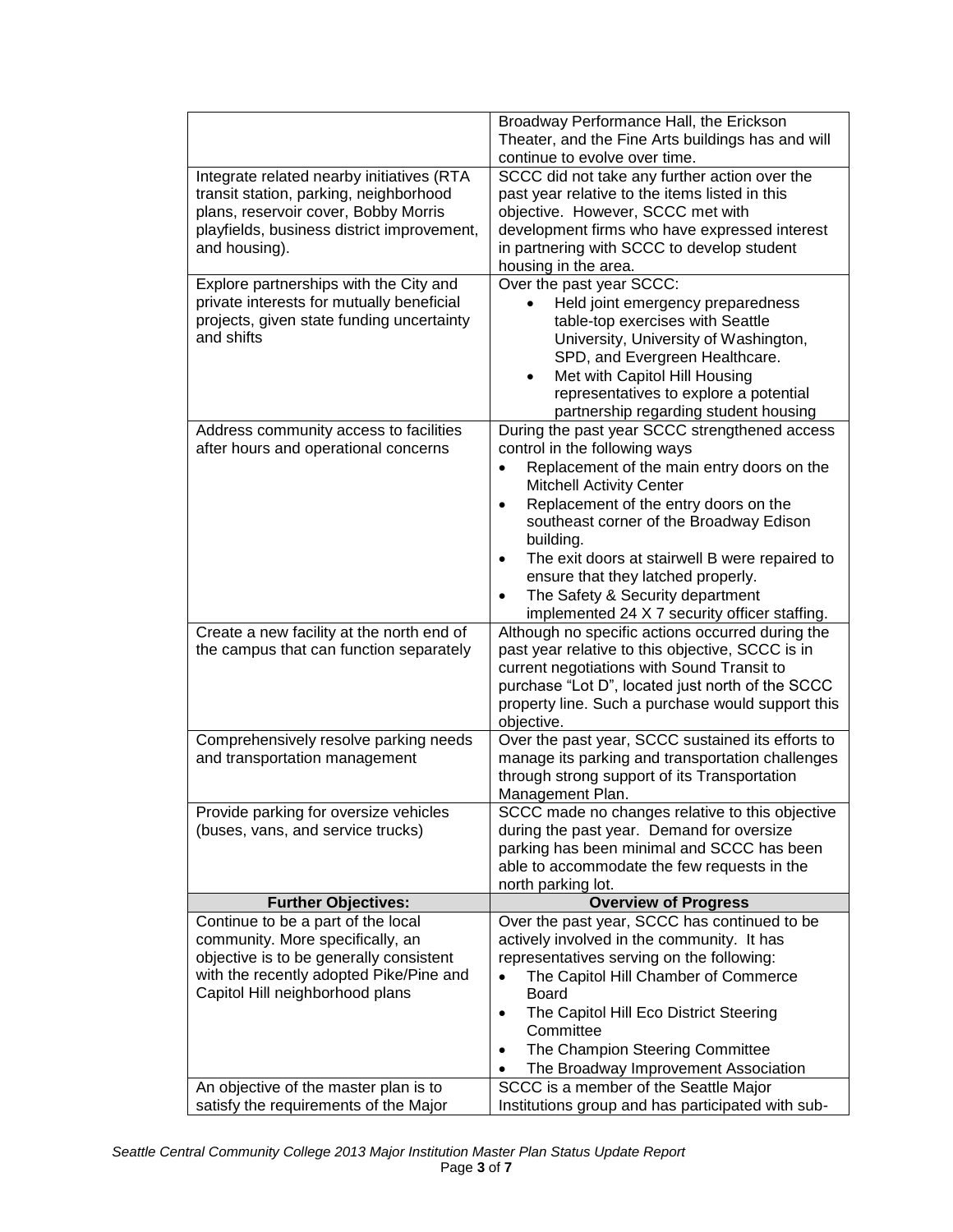| Institutions Policies and Land Use Code. | committees of the group to review and evaluate<br>improvements to the policies and codes. As part<br>of that work, Tom Walsh and Steve Gillespie from<br>Foster Pepper are discussing potential reforms |
|------------------------------------------|---------------------------------------------------------------------------------------------------------------------------------------------------------------------------------------------------------|
|                                          |                                                                                                                                                                                                         |
|                                          | with city staff.                                                                                                                                                                                        |

**B.** The following table contains the recommended conditions for the Major Institution Master Plan entered by Anne Watanabe, Deputy Hearing Examiner on February 22, 2002. The table also provides a brief narrative statement about the progress SCCC made towards compliance this past year.

| <b>Recommended Conditions</b>                                                                                                                                                                                                                                                                                                                                                                                                                                                                                                                                                                                    | <b>Compliance Progress</b>                                                                                                                                                                                                                                                                                                                                                                                           |  |
|------------------------------------------------------------------------------------------------------------------------------------------------------------------------------------------------------------------------------------------------------------------------------------------------------------------------------------------------------------------------------------------------------------------------------------------------------------------------------------------------------------------------------------------------------------------------------------------------------------------|----------------------------------------------------------------------------------------------------------------------------------------------------------------------------------------------------------------------------------------------------------------------------------------------------------------------------------------------------------------------------------------------------------------------|--|
| 1. The Seattle Central Community College Major<br>Institution Master Plan boundary shall be expanded<br>to include all areas south of E. Pine St. which they<br>currently own (to include the South Annex, the<br>Masonic Temple, and Motor Pool lot Broadway E.).                                                                                                                                                                                                                                                                                                                                               | SCCC has made no changes in MIMP<br>boundary during the past year,<br>consequently this condition remains<br>under "full compliance". Future<br>changes to the boundary will be<br>proposed during submission of a new<br>Major Institution Master Plan. All<br>efforts towards such a submission are<br>currently on hold but SCCC anticipates<br>filing a Notice of Intent for a new MIMP<br>in the coming months. |  |
| 2. Areas of Major Institution Overlay for SCCC<br>south of E. Pine St. shall be limited in height to the<br>65 foot limit allowed in the underlying zoning. If this<br>height limit is changed in the future so too should<br>the potential height of SCCC development in the<br>area.                                                                                                                                                                                                                                                                                                                           | This condition remains in "full<br>compliance". Future changes to the<br>height limits may be proposed during<br>submission of a new Major Institution<br>Master Plan. All efforts towards such a<br>submission are currently on hold.                                                                                                                                                                               |  |
| 3. Landscaping shall be incorporated into any<br>areas along Harvard Ave. developed or<br>redeveloped by the College and shall be in a form<br>which complements both the institution and<br>neighboring residential areas.                                                                                                                                                                                                                                                                                                                                                                                      | This condition remains in "full<br>compliance". SCCC performed no<br>development or redevelopment work<br>along Harvard during the past year.                                                                                                                                                                                                                                                                        |  |
| 4. At the time of the Master Use Permit application<br>for the development of the proposed Technology<br>Center, a traffic study shall be conducted in<br>consultation with the SCCC Standing Advisory<br>Committee and appropriate City of Seattle officials<br>and a vehicle access shall be designed and<br>conditioned in a way which both meets the need of<br>SCCC and minimizes impacts to the surrounding<br>community.                                                                                                                                                                                  | This condition remains in "full<br>compliance". SCCC did not perform<br>any further work on the previously<br>proposed Technology Center. A<br>preliminary traffic study was conducted<br>as part of internal master planning<br>work.                                                                                                                                                                               |  |
| 5. SCCC buildings south of E. Pine St. and along<br>Broadway north of the existing main campus<br>buildings shall be designed to fit well with the<br>commercial and pedestrian context of the<br>surrounding areas. To this end a human scale is to<br>be developed at sidewalk level. Buildings shall<br>have a commercial appearance, be close to the<br>sidewalks and have a high level of transparency,<br>with highly visible entries directly accessible from<br>the public sidewalk realm. Materials used for<br>windows, walls and other elements and<br>architectural patterns (spacing of windows and | This condition remains in "full<br>compliance". During the past year,<br>SCCC performed no design work for<br>any of its buildings south of E. Pine St.<br>or along Broadway north of the main<br>campus.                                                                                                                                                                                                            |  |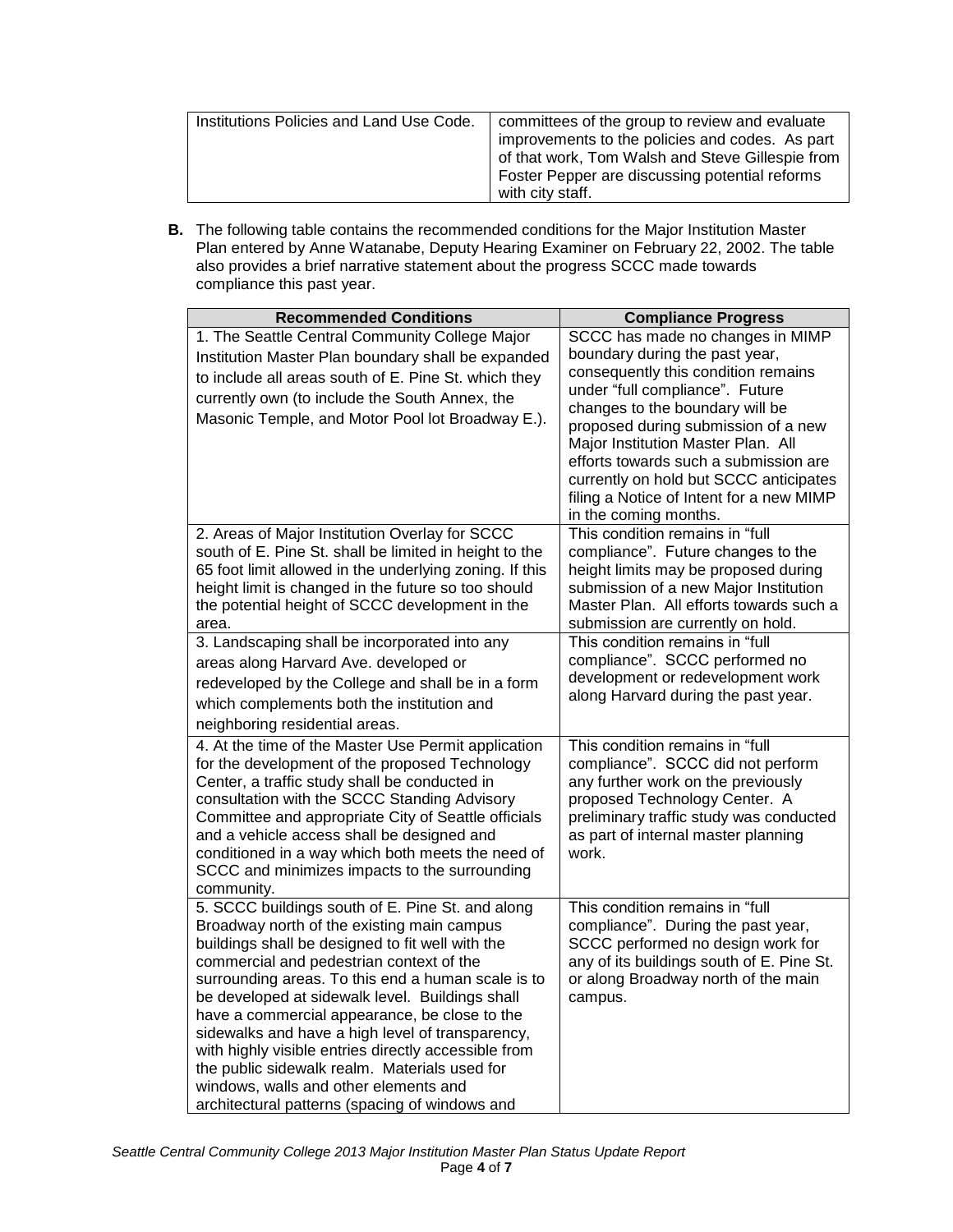| support columns and overall architectural styles)                                                             |                                                                          |
|---------------------------------------------------------------------------------------------------------------|--------------------------------------------------------------------------|
| shall be drawn from the context of immediately<br>surrounding area and from the Pike/Pine area.               |                                                                          |
| 6. Within the entire MIMP boundary, use limitations,                                                          | This condition remains in "full                                          |
| derived from underlying zoning shall not apply to                                                             | compliance". During the past year                                        |
| SCCC buildings when they are replaced by SCCC                                                                 | SCCC performed no work which would                                       |
| uses (except as required by SMC 23.69.008 or                                                                  | impact this condition.                                                   |
| successor sections). In all areas within the MIMP                                                             |                                                                          |
| (whether or not designated as pedestrian zones)                                                               |                                                                          |
| uses at the ground level, across streets from                                                                 |                                                                          |
| commercial zones and adjacent to surrounding                                                                  |                                                                          |
| streets shall, to the greatest extent reasonably                                                              |                                                                          |
| possible, be those of the College which are most                                                              |                                                                          |
| commercial or customer service in nature such as,                                                             |                                                                          |
| but not limited to, reception, retail, food service,                                                          |                                                                          |
| and educational programs which are commercial-                                                                |                                                                          |
| like (i.e. cosmetology) or to those uses which would<br>be visually interesting from the public realm and are |                                                                          |
| of a kind where public observation would not be                                                               |                                                                          |
| harmful to the educational purpose therein.                                                                   |                                                                          |
| 7. New development along Harvard Ave. shall                                                                   | This condition remains in "full                                          |
| create a sidewalk environment along Harvard Ave.                                                              | compliance". During the past year                                        |
| which incorporates setbacks and landscaping                                                                   | SCCC performed no work which would                                       |
| designed to be compatible with and to transition                                                              | impact this condition.                                                   |
| into the Mid-rise (MR) residential zoning along the                                                           |                                                                          |
| eastern side of that street.                                                                                  |                                                                          |
| 8. The mid-block pedestrian crossing between<br>Harvard Ave. and Broadway, at the former E.                   | This condition remains in "full<br>compliance". During the past year the |
| Howell St. right-of-way, shall remain available for                                                           | mid-block pedestrian crossing                                            |
| general public use to the greatest extent possible                                                            | remained open and available for                                          |
| and consistent with security and programmatic                                                                 | general public use with only minor                                       |
| needs of SCCC.                                                                                                | impacts caused by work on the new                                        |
|                                                                                                               | streetcar at Broadway & Howell.                                          |
| 9. New structures and additions shall be designed                                                             | This condition remains in "full                                          |
| with architectural measures to minimize height,                                                               | compliance". During the past year                                        |
| bulk and scale impacts on surrounding properties                                                              | SCCC did not build any new structures<br>or additions.                   |
| to the greatest extent practicable.<br>10. The MIMP shall be written to clearly state that                    | This condition remains in "full                                          |
| the Seattle Land Use Code standards for structure                                                             | compliance". There were no                                               |
|                                                                                                               | amendments to the MIMP during the                                        |
| setbacks on the perimeter of an MIO District<br>existing at the time of development permit                    | past year.                                                               |
|                                                                                                               |                                                                          |
| application are intended to apply.<br>11. The MIMP shall contain a provision that night                       | The status of this condition is unknown.                                 |
|                                                                                                               | Repairs to existing street lights along                                  |
| time lighting of all outdoor pedestrian areas on the                                                          | Harvard were made; however, lighting                                     |
| SCCC campus, new, existing or remodeled, shall                                                                | level studies were not conducted                                         |
| be maintained at a level consistent with that                                                                 | during the past year. Changes to                                         |
| established for public sidewalks in the regulations                                                           | street lighting along Broadway were                                      |
| and practices of the Seattle Transportation                                                                   | made during the past year by the First                                   |
| Department ("SeaTran"). That level, for sidewalks                                                             | Hill Streetcar contractor. SCCC is                                       |
| not adjacent to roadways, is expressed at this time                                                           | unaware if lighting level studies were<br>conducted.                     |
| as two foot candles.                                                                                          |                                                                          |
| 12. SCCC shall preserve the historic character of                                                             | This condition remains in "full                                          |
| the north and west facades and the lobby of the                                                               | compliance". During the past year,                                       |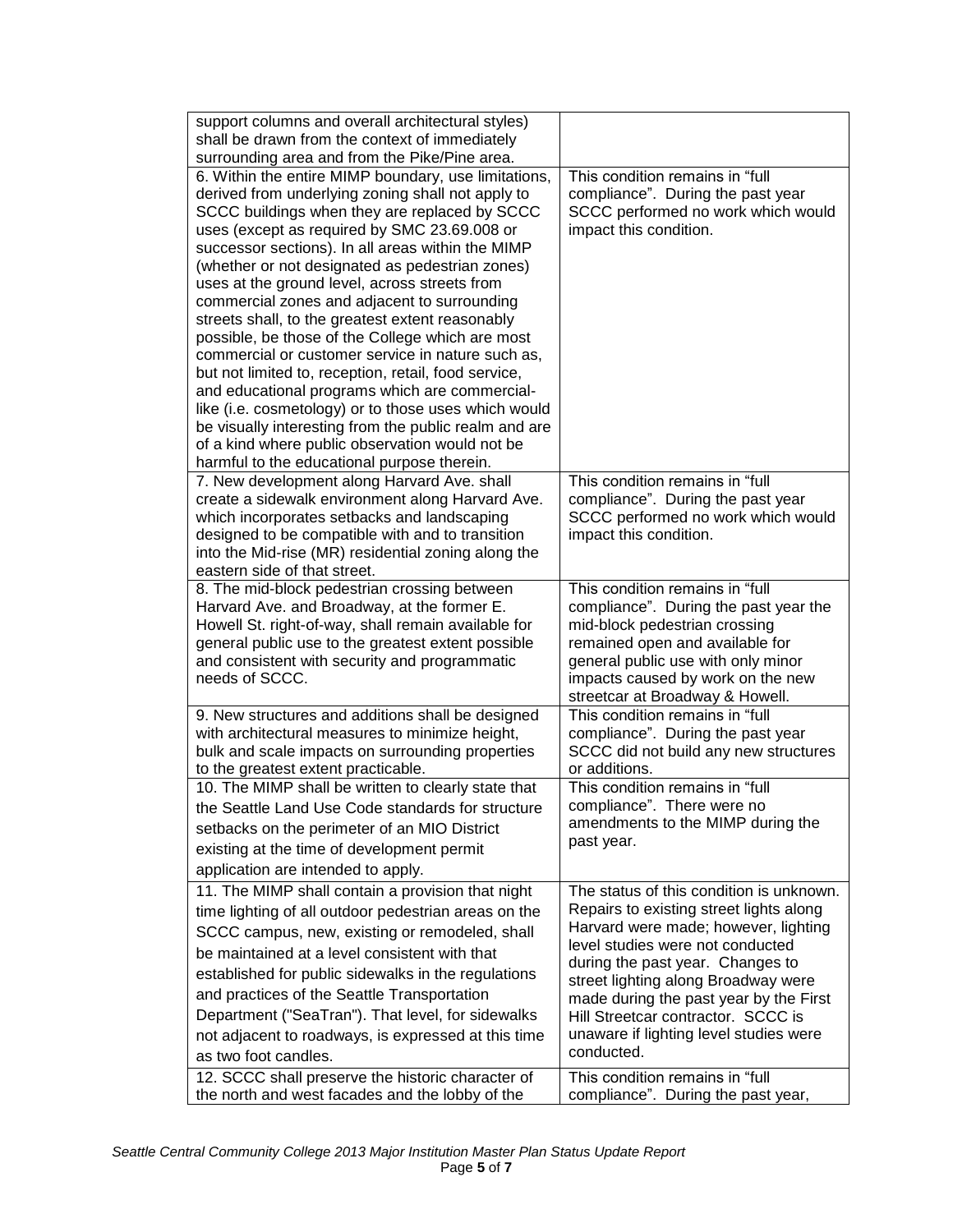| Masonic Temple building.                                                                                                                                             | SCCC made no changes to the lobby<br>or the north and west facades of the<br>Fine Arts Building.                                                         |
|----------------------------------------------------------------------------------------------------------------------------------------------------------------------|----------------------------------------------------------------------------------------------------------------------------------------------------------|
| 13. Upon remodel and/or expansion of the existing<br>parking garage, the college shall retain existing and<br>incorporate new landscaping along street<br>frontages. | This condition remains in "full<br>compliance". During the past year,<br>SCCC performed no remodeling or<br>expansion of the existing parking<br>garage. |

## **III. Major Institution Development Activity Initiated or Under Construction Within the MIO Boundary During the Reporting Period.**

# **A. Development Activity Initiated or Under Construction (Non-Leased Activity)**

- 1. Broadway Edison (1701 Broadway, Seattle, WA)
- 2. Remodel of Childcare area for International Educations Programs
- 3. Change of use from E: Daycare to B: College
- 4. Size Approximately 10,000 gross square feet of remodeled space.
- 5. Construction Start: 1/3/2013 Anticipated completion June 2013
- 1. Broadway Edison (1701 Broadway, Seattle, WA)
- 2. "Information Central" -- Remodel to create a student information center
- 3. Change of use from convenience store to student information center
- 4. Approximately 440 GSF
- 5. Completed January 2013

## **B. Major Institution Leasing Activity to Non- Major Institution Uses: None**

- **IV.** Major Institution Development Activity Outside but within 2,500 Feet of MIO District Boundary:
	- **A.** For the 1997 1998 Report, Land and Building Ownership and Leasing Activity existing on December 31, 1996. **N/A -- No Changes for the 1997-1998 report.**
	- **B.** Land & Building Acquisition During the Reporting Period: **None**
	- **C.** Leasing Activity During the Reporting Period: **None**

# **V. Progress in Meeting Transportation Management Program (TMP)**

**A.** The following provides a general overview of progress made in achieving the goals and objectives contained in the TMP towards the reduction of single-occupant vehicle use by SCCC employees, staff and/or students:

Seattle Central Community College continues to encourage all employees, staff, and students to commute utilizing modes of transportation other than driving alone. This objective is vital to reduce traffic congestion, decrease fuel consumption, and help to maintain/ improve air quality in the region. Results from the most recent CTR Employee survey demonstrate the success of the program. SCCC has succeeded in reducing its drive alone commuting rate among all CTR affected staff by over 8 percentage points compared to the rate submitted in the 2002 MIMP. In addition, the "Vehicle Miles Traveled" rate has decreased more than 24% over the same period. These statistics represent a significant improvement during the life of the MIMP and marks a considerable achievement by the SCCC Transportation Coordinator's office.